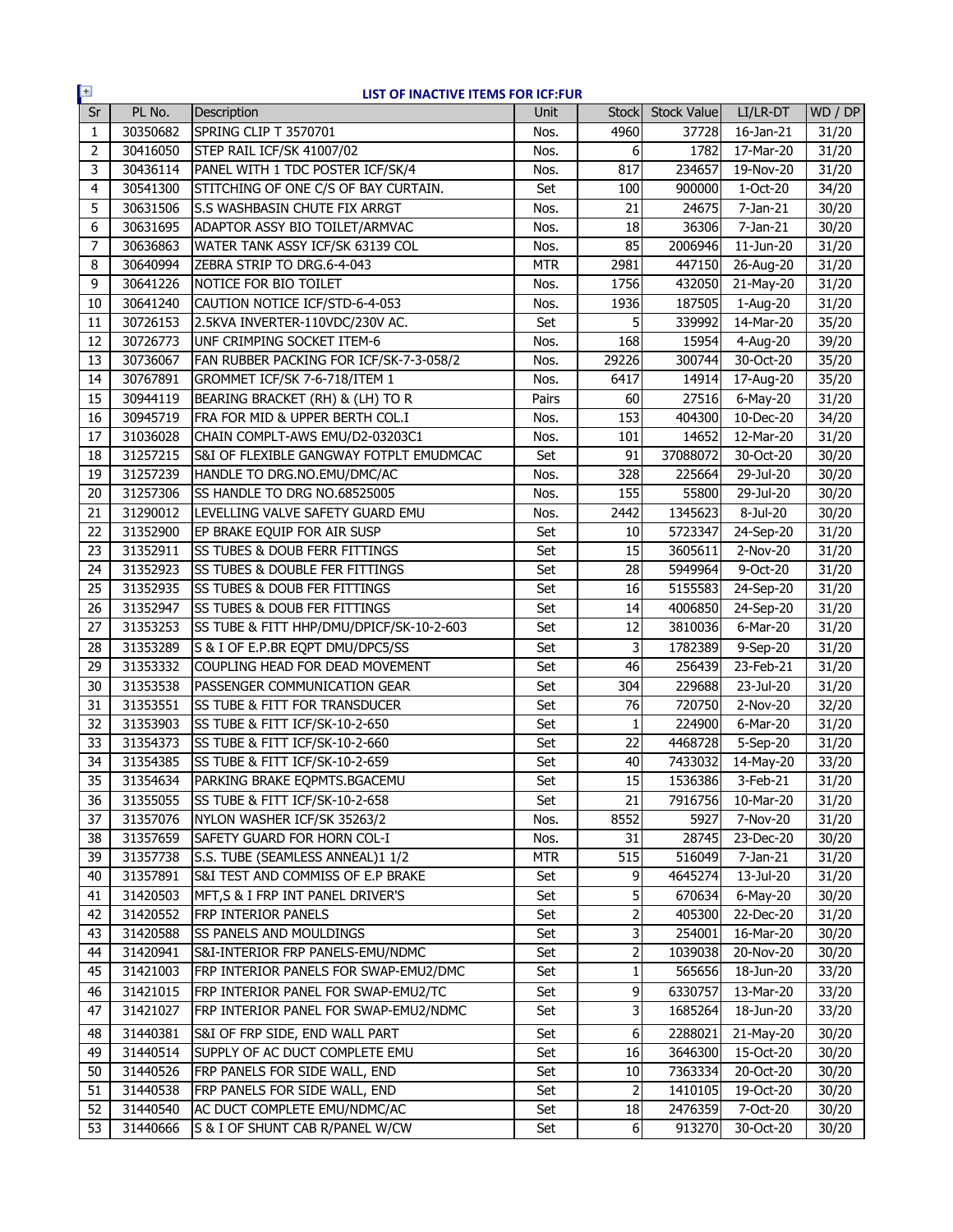| 54  | 31440678 | S&I-CAT WALK ARRGT-RMPU-COL-II           | Set  | 7               | 222224   | 25-Sep-20                  | 31/20 |
|-----|----------|------------------------------------------|------|-----------------|----------|----------------------------|-------|
| 55  | 31440680 | S&I-CAT WALK ARRGT-RMPU-COL-I            | Set  | $\overline{37}$ | 1704358  | 24-Sep-20                  | 31/20 |
| 56  | 31440691 | S&I-CAT WALK ARRGT-HT-AREA E/DMC         | Set  | 31              | 729876   | 25-Sep-20                  | 31/20 |
| 57  | 31520017 | S&I OF DOOR INSTALLATION DRIVERS         | Nos. | 42              | 962307   | $\overline{4}$ -Nov-20     | 30/20 |
| 58  | 31540569 | <b>BODY SIDE DOUBLE SEAL WIN ARRGT</b>   | Nos. | 631             | 22912595 | 29-Sep-20                  | 30/20 |
| 59  | 31544198 | SEALING RUBBER SPONG 5X15X3000           | Nos. | 212             | 15158    | 28-Jul-20                  | 38/20 |
| 60  | 31547424 | <b>BODY SIDE WINDOW ARRGT</b>            | Nos. | 102             | 1702348  | 23-Jul-20                  | 30/20 |
| 61  | 31560222 | INTER COMMUNI DOOR BET DRIVER            | Nos. | 11              | 202494   | 28-Oct-20                  | 30/20 |
| 62  | 31560325 | ELECTRICAL CUBICLE DOOR EMU/AC           | Nos. | 57              | 1101056  | 18-Nov-20                  | 30/20 |
| 63  | 31581043 | SETOF SHIMFOR FIX SLIDDOOR ARRGT         | Set  | 110             | 343898   | 9-Dec-20                   | 31/20 |
| 64  | 31616318 | DRIVERS SEAT ICF/SR/DMU/DPC/E-61-008     | Nos. | 16              | 140365   | 8-May-20                   | 31/20 |
| 65  | 31617130 | 3 seater comp(single) for EMU/3ph        | Nos. | 420             | 6494979  | 7-Oct-20                   | 34/20 |
| 66  | 31617165 | 3 seater comp(double) for EMU/3ph        | Nos. | 554             | 15630580 | 7-Oct-20                   | 34/20 |
| 67  | 31617669 | 3 SEATER COMPLETE FOR 7 SEATER 1         | Nos. | 14              | 215642   | 3-Mar-20                   | 34/20 |
| 68  | 31618200 | 2-SEATER COMPLT-SIN-14061018-S&I         | Nos. | 291             | 3759024  | 7-Oct-20                   | 34/20 |
| 69  | 31618224 | 2-SEATER FOR MC-SIN-14061019-S&I         | Nos. | 3               | 50086    | 5-Aug-20                   | 34/20 |
| 70  | 31618236 | 3-SEATER FOR MC-SIN-14061020-S&I         | Nos. | 11              | 200200   | 5-Aug-20                   | 34/20 |
| 71  | 31618285 | S&I OF 2 SEATER M COACH ACEMU/US         | Nos. | 12              | 180662   | 7-Oct-20                   | 34/20 |
| 72  | 31618297 | S&I OF 3 SEATER DOUBLE -M COACH ACEMU/US | Nos. | 25              | 643147   | 7-Oct-20                   | 34/20 |
| 73  | 31618352 | S&I-C/S OF BIC SEATS MEMU/TC/US          | Set  | 10              | 4857238  | 2-Mar-20                   | 34/20 |
| 74  | 31618509 | S&I OF 2 SEATER SINGLE FOR DMC           | Nos. | 20              | 334400   | 1-Dec-20                   | 34/20 |
| 75  | 31618522 | S&I OF FRP 3 SEATER DBL FOR M/C          | Nos. | 8               | 288544   | 1-Dec-20                   | 34/20 |
| 76  | 31620668 | LUGGAGE RACKS 3 - PHASE AIR CON          | Set  | 18              | 2047238  | 28-Nov-20                  | 30/20 |
| 77  | 31620670 | LUGGAGE RACKS 3 PHASE AIR CON            | Set  | 58              | 9677578  | 28-Nov-20                  | 30/20 |
| 78  | 31620747 | S&I AL.EXT.LUGG RACK -MEMU/US/DMC        | Set  | 17              | 4925026  | 7-Mar-20                   | 30/20 |
| 79  | 31620759 | S&I OF AL.EXT.LUGG.RACK-MEMU/US/TC       | Set  | 30              | 9693000  | 7-Mar-20                   | 30/20 |
| 80  | 31630066 | UNDER SLUNG WATER TANK WITH FRP          | Nos. | $\overline{2}$  | 84253    | 18-Dec-20                  | 30/20 |
| 81  | 31630250 | 1C/S OF COMP PIPE AND FITTING            | Set  | 107             | 737589   | 3-Aug-20                   | 30/20 |
| 82  | 31647455 | NAME PLATE TO DRG.NO.                    | Nos. | 249             | 32680    | 8-Jul-20                   | 31/20 |
| 83  | 31647467 | D/W HAND HOLDS FOR AC AC EMU COL-II      | Set  | 16              | 827117   | 15-Oct-20                  | 30/20 |
| 84  | 31647479 | D/W HAND HOLDS FOR AC AC EMU COL-I       | Set  | 23              | 2253126  | 23-Feb-21                  | 30/20 |
| 85  | 31647480 | AIR DUCT FOR TRACTION MOTOR              | Set  | 17              | 2801032  | 30-Sep-20                  | 31/20 |
| 86  | 31647741 | Notice for Cardio Pulmonary MRVC PH-II   | Nos. | 1044            | 180989   | 24-Jul-20                  | 31/20 |
| 87  | 31647832 | S&I OF SS LONG HH COL-II EMU/HL          | Nos. | 148             | 455693   | 16-Oct-20                  | 30/20 |
| 88  | 31647844 | S&I OF SS LONG HH COL-I EMU/HL.          | Nos. | 615             | 1863127  | 30-Oct-20                  | 30/20 |
| 89  | 31647856 | S&I SS DOORWAY HH COL-I FOR MUTP         | Nos. | 63              | 1968691  | 6-May-20                   | 30/20 |
| 90  | 31647984 | D/W HAND HOLD AC AC EMU COL-III          | Set  | 8               |          | 419833 15-Oct-20           | 31/20 |
| 91  | 31648137 | RETRACTABLE RIBBON ASSEMBLY              | Nos. | 18              | 52198    | 13-Nov-20                  | 31/20 |
| 92  | 31648332 | S&I AC AC EMU LONG HH COL IV             | Nos. | 161             | 495215   | 15-Oct-20                  | 33/20 |
| 93  | 31648344 | S&I SS HANDHOLD-ACEMU AC -COLIII         | Nos. | 512             | 1410048  | 15-Oct-20                  | 33/20 |
| 94  | 31711406 | CABLE TRAY FOR BHEL ACEMU NDMC - S&I     | Set  | 1               | 393915   | 29-Oct-20                  | 39/20 |
| 95  | 31711418 | CABLE TRAY FOR BHEL ACEMU TC2, TC4 -S&I  | Set  | 16              | 1079573  | 18-Sep-20                  | 39/20 |
| 96  | 31716076 | AWS-AUTOMATIC WARNING SYSTM SPN/213/2014 | Set  | 20              | 23532301 | 21-Sep-20                  | 39/20 |
|     |          |                                          |      |                 |          |                            |       |
| 97  | 31726458 | <b>PRESSURE TRANSDUCER</b>               | Nos. | 85              | 702100   | 7-Aug-20                   | 39/20 |
| 98  | 31759178 | S&I ELECTRICAL CUBICLE SL DMU            | Nos. | 1               | 129210   | 24-Aug-20                  | 39/20 |
| 99  | 31760648 | CABLE TRAY FOR BHEL ACEMU DMC - S&I      | Set  | 3               | 1053483  | $\overline{2}3 - Oct - 20$ | 39/20 |
| 100 | 31760650 | CABLE TRAY FOR BHEL ACEMU TC1, TC3-S&I   | Set  | 10              | 749135   | 17-Sep-20                  | 39/20 |
| 101 | 31760685 | ROOF THROUGH BOX EMU/AC BHEL             | Nos. | 96              | 136513   | 7-Aug-20                   | 39/20 |
| 102 | 31760788 | WIFI BASED ENTERTAINMENT SPIC            | Nos. | 8               | 613600   | 7-Jul-20                   | 39/20 |
| 103 | 31760843 | SUPPLY OF LED DRIVER UNIT                | Nos. | 334             | 361172   | 23-Oct-20                  | 39/20 |
| 104 | 31901773 | S&I TRACTION MOTOR DUCT FIX              | Set  | 10              | 200000   | 30-Sep-20                  | 31/20 |
| 105 | 31901785 | FRAMING ARRGT CYCLONIC FILTER            | Nos. | 24              | 371901   | 16-Sep-20                  | 31/20 |
| 106 | 31981744 | SUPPLY OF NOTICE FOR ALARM RESETTING     | Nos. | 397             | 3176     | 25-Jul-20                  | 31/20 |
| 107 | 33511391 | DISC BRAKE EQUIPMENT FOR LSLRDUS         | Set  | 2               | 6095095  | 5-Aug-20                   | 31/20 |
| 108 | 33512875 | LHB BOGIE BRAKE WITH HAND BRAKE          | Set  | 3               | 2280000  | 31-Jul-20                  | 31/20 |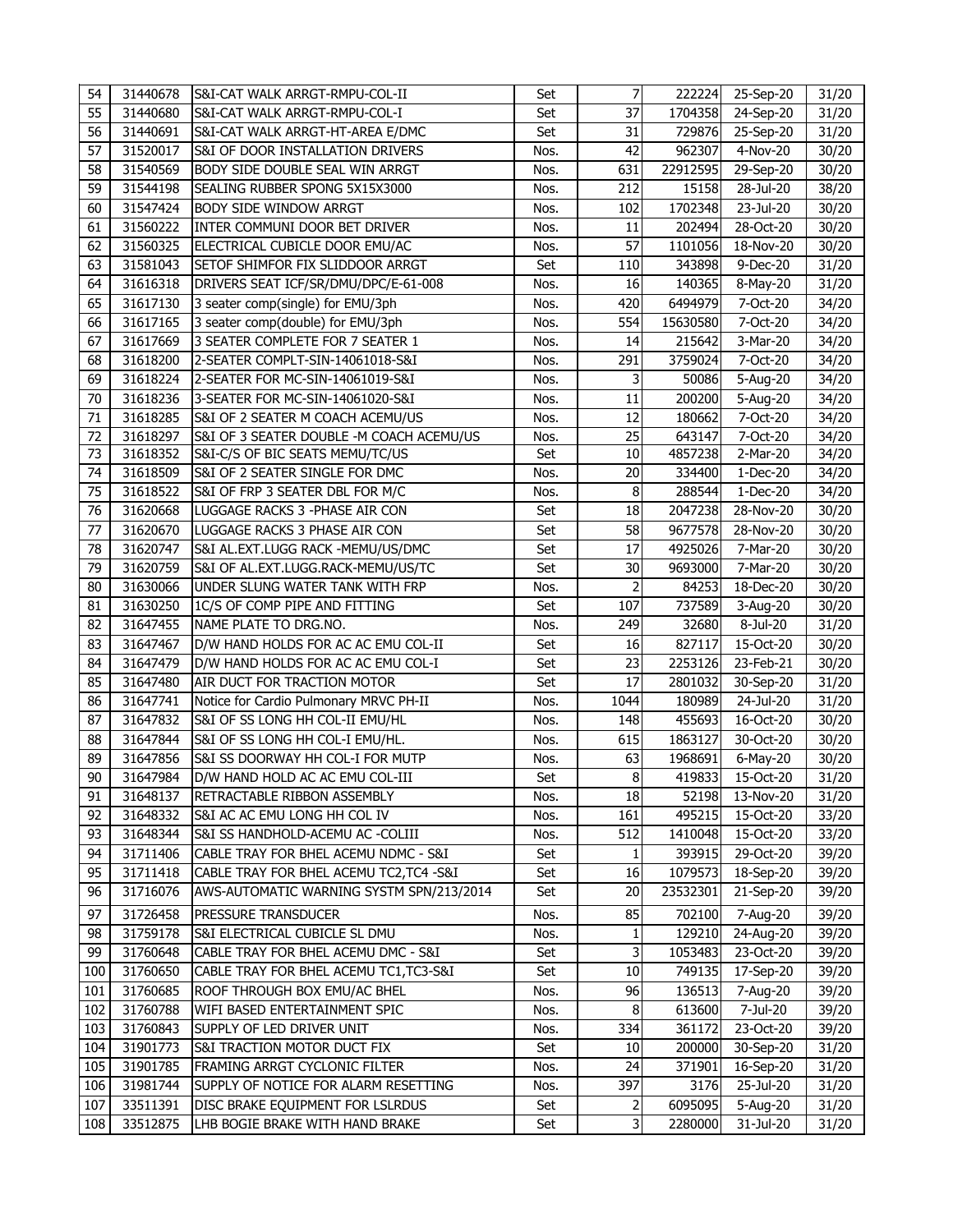| 109 | 33512899 | SS TUBE & FITT ICF/SK-10-2-649           | Set        | 2            | 507321   | 11-Sep-20        | 31/20 |
|-----|----------|------------------------------------------|------------|--------------|----------|------------------|-------|
| 110 | 33517990 | <b>BOGIE BRAKE EQPT LHB POWER CAR</b>    | Set        | $\mathbf{1}$ | 610000   | 31-Jul-20        | 31/20 |
| 111 | 33539169 | LAYOUT NOTICE(NON BRAILE)LWFCZAC         | Set        | 12           | 46800    | 1-Sep-20         | 31/20 |
| 112 | 33546848 | S&I OF CONTINUOUS WINDOWIN LACCW         | Set        | 5            | 1554567  | 19-May-20        | 30/20 |
| 113 | 33547208 | FRP COVER-BERTH PILLAR LONG SIDE         | Pairs      | 4376         | 582537   | 13-Nov-20        | 30/20 |
| 114 | 33550300 | WATER TANK ASSLY (LH) 390 LITRES         | Nos.       | 14           | 349531   | 17-Aug-20        | 30/20 |
| 115 | 33554663 | WATER TANK ASSEMBLY (RH)                 | Nos.       | 17           | 419857   | 17-Aug-20        | 30/20 |
| 116 | 33556623 | COMP PANTRY EQP RCF/SPEC/LHB-EOG         | Set        | 6            | 2018382  | 30-Jul-20        | 34/20 |
| 117 | 33560031 | Glass unit for fixed window-LHB          | Nos.       | 145          | 209380   | 20-Mar-20        | 30/20 |
| 118 | 33561849 | FRP WINDOW COVER RCF DRG.LR54101         | Nos.       | 67           | 78780    | $1-Sep-20$       | 30/20 |
| 119 | 33565788 | LAV DOOR COMPLETE RH                     | Nos.       | 35           | 474664   | 12-Dec-20        | 30/20 |
| 120 | 33571478 | ONE C/S OF SEAT ARRGT EOG                | Set        | 1            | 955550   | 29-Aug-20        | 34/20 |
| 121 | 33571569 | ALU ANGLE MOLD L:2600MM CC43337          | Kgs.       | 2217.483     | 494281   | $22$ -Feb-21     | 30/20 |
| 122 | 33580390 | PA SYSTEM FOR LACCW & LACCN              | Set        | 6            | 274987   | 17-Mar-20        | 39/20 |
| 123 | 33587530 | ALU EXTRN L-1850/CURTAIN-LONG            | Kgs.       | 2874.126     | 620657   | 12-Feb-21        | 30/20 |
| 124 | 33590837 | <b>50MM THICK FIBRE GLASS WOOL</b>       | SQM        | 1963.2       | 592428   | 11-Mar-20        | 34/20 |
| 125 | 33594818 | ROLLER BLIND ASSY FOR LWLRRM             | Set        | 140          | 516864   | 24-Jul-20        | 34/20 |
| 126 | 33600703 | SPECIAL BOLT FOR LSCN SEAT               | Nos.       | 10           | 1040     | 7-May-20         | 32/20 |
| 127 | 33609949 | FRP COVER FOR BERTH PILLAR               | Nos.       | 29455        | 2724303  | 13-Nov-20        | 30/20 |
| 128 | 33610964 | STOPPER FOR ROOF WATER TANK LHB          | Nos.       | 420          | 219078   | 21-Nov-20        | 30/20 |
| 129 | 33612791 | PIPE & SLEEVE FOR WASH BASIN             | Nos.       | 296          | 160212   | 22-Feb-21        | 31/20 |
| 130 | 33626340 | FRP DROP DOWN MOD TOILET/LWFCZAC         | Set        | $\mathbf{1}$ | 472220   | 17-Nov-20        | 30/20 |
| 131 | 33626832 | S & I OF BEADING WITH VHB TAPE           | <b>MTR</b> | 25308        | 2355384  | 18-Sep-20        | 38/20 |
| 132 | 33635330 | PANTRY EQUIPMENTS COMPOSITE EDTS139      | Set        | 35           | 8144001  | $5-$ Jan $-21$   | 34/20 |
| 133 | 33644858 | SWITCH BOARD CABINET LSLRD               | Set        | 36           | 10693843 | 14-Aug-20        | 35/20 |
| 134 | 33646090 | ARRGT. OF TABLE MOUNTING-LWFCZAC         | Set        | 33           | 476157   | 1-Sep-20         | 31/20 |
| 135 | 33647768 | LAYOUT OF NOTICES(BRAILE)LWFCZAC         | Set        | 21           | 204152   | 1-Sep-20         | 31/20 |
| 136 | 33690390 | BRACKET COMPLETE 3 10113.0.76.095.076    | Nos.       | 212          | 107732   | 9-Mar-20         | 35/20 |
| 137 | 33717357 | FLANGED END FTG ELBW NW70-LWLRRM         | Nos.       | 134          | 59886    | 21-Sep-20        | 35/20 |
| 138 | 33719871 | CABLE DUCT U/F & PIPE MOUNTING LSLRD     | Set        | 55           | 3562969  | 7-Aug-20         | 39/20 |
| 139 | 33760421 | SWITCH PLATE ASSEMBLY FOR LWLRRMD        | Nos.       | 40           | 104959   | 21-Dec-20        | 35/20 |
| 140 | 33768948 | BRKT FOR FIXNG PANTRY LIGHT- CC          | Nos.       | 136          | 89291    | 4-Feb-21         | 31/20 |
| 141 | 33769217 | SET OF SW PLATE ASSLY LSLRD              | Set        | 26           | 98800    | 28-Jul-20        | 39/20 |
| 142 | 33908321 | MOUNTING OF FUEL TANK FOR LSLRD          | Set        | 42           | 10744841 | 17-Feb-21        | 30/20 |
| 143 | 33982855 | S&I FRPPANEL SIDEWALL PANEL-LWFCWAC      | Set        | 1            | 259300   | 17-Sep-20        | 33/20 |
| 144 | 36350590 | ONE C/S OF COMP PIPE L=10.5MTRS.         | Set        | 40           | 73590    | $11$ -Jan- $21$  | 31/20 |
| 145 | 36700010 | SCREENED MULTICORE COMMU CABLE           | <b>MTR</b> | 1782         |          | 428963 18-Sep-20 | 39/20 |
| 146 | 36726527 | <b>CRIMPING SOCKET</b>                   | Nos.       | 41           | 5115     | 25-Aug-20        | 39/20 |
| 147 | 40090061 | CABLE 10 SQ MM WHITE 750V                | <b>MTR</b> | 3003         | 348692   | 15-May-20        | 39/20 |
| 148 | 40090164 | CABLE 25 SQ MM BLUE 750V                 | <b>MTR</b> | 13019        | 3119213  | 2-Dec-20         | 39/20 |
| 149 | 40090310 | CABLE 50 SQ MM WHITE 750V                | <b>MTR</b> | 595          | 293167   | 7-Mar-20         | 39/20 |
| 150 | 40120302 | U CABLE 35 SQMM EBEAM / YELLOW           | <b>MTR</b> | 167          | 82432    | 22-Feb-21        | 39/20 |
| 151 | 40120405 | 16 SQ.MM, WHITE COLOUR, ELECTRON BEAM    | <b>MTR</b> | 169          | 86869    | 22-Feb-21        | 39/20 |
| 152 | 40124204 | CABLE 10 SOMM YELLOW 1.8KV               | <b>MTR</b> | 361          | 53227    | 7-Mar-20         | 39/20 |
| 153 | 42319171 | BUSH PVC ICF/SK 72230 05                 | Nos.       | 3297         | 28386    | 12-Sep-20        | 35/20 |
| 154 | 42319328 | SPOUT TYPE CIRCULAR BOX 4 WAY DIA 25     | Nos.       | 6393         | 79912    | 10-Mar-20        | 35/20 |
| 155 | 45150679 | UNF LED BASED NIGHT LIGHT W/O BERT IND L | Nos.       | 24           | 20134    | 28-Sep-20        | 35/20 |
| 156 | 45189213 | RUBBER PACKNG FR FAN ICF/SK 7-3-058/ IT1 | Nos.       | 9452         | 178900   | 8-Jan-21         | 35/20 |
| 157 | 45213010 | ONE SET OF MODULAR SWITCHES CONSISTING   | Set        | 44           | 47042    | 21-Nov-20        | 35/20 |
| 158 | 45811003 | SET OF LED INDICATOR AND TB ASSL         | Set        | 450          | 163710   | 20-Jan-21        | 35/20 |
| 159 | 47242073 | PUSH BUTTON KEY RELEASE                  | Set        | 1140         | 751081   | 23-Oct-20        | 39/20 |
| 160 | 62103064 | SOCKET REDUCING 1 1/2X1 GALVD            | Nos.       | 486          | 15067    | 19-Sep-20        | 38/20 |
| 161 | 62132933 | BACK NUT HEX 15MM G IS1239/PTII          | Nos.       | 4189         | 27731    | 8-Sep-20         | 38/20 |
| 162 | 62132957 | BACK NUT HEX. 25 MM IS.1239 P II         | Nos.       | 1256         | 18777    | 14-May-20        | 38/20 |
| 163 | 62132970 | BACK NUT HEX 40MM G IS 1239/69 P         | Nos.       | 4653         | 110686   | 14-May-20        | 38/20 |